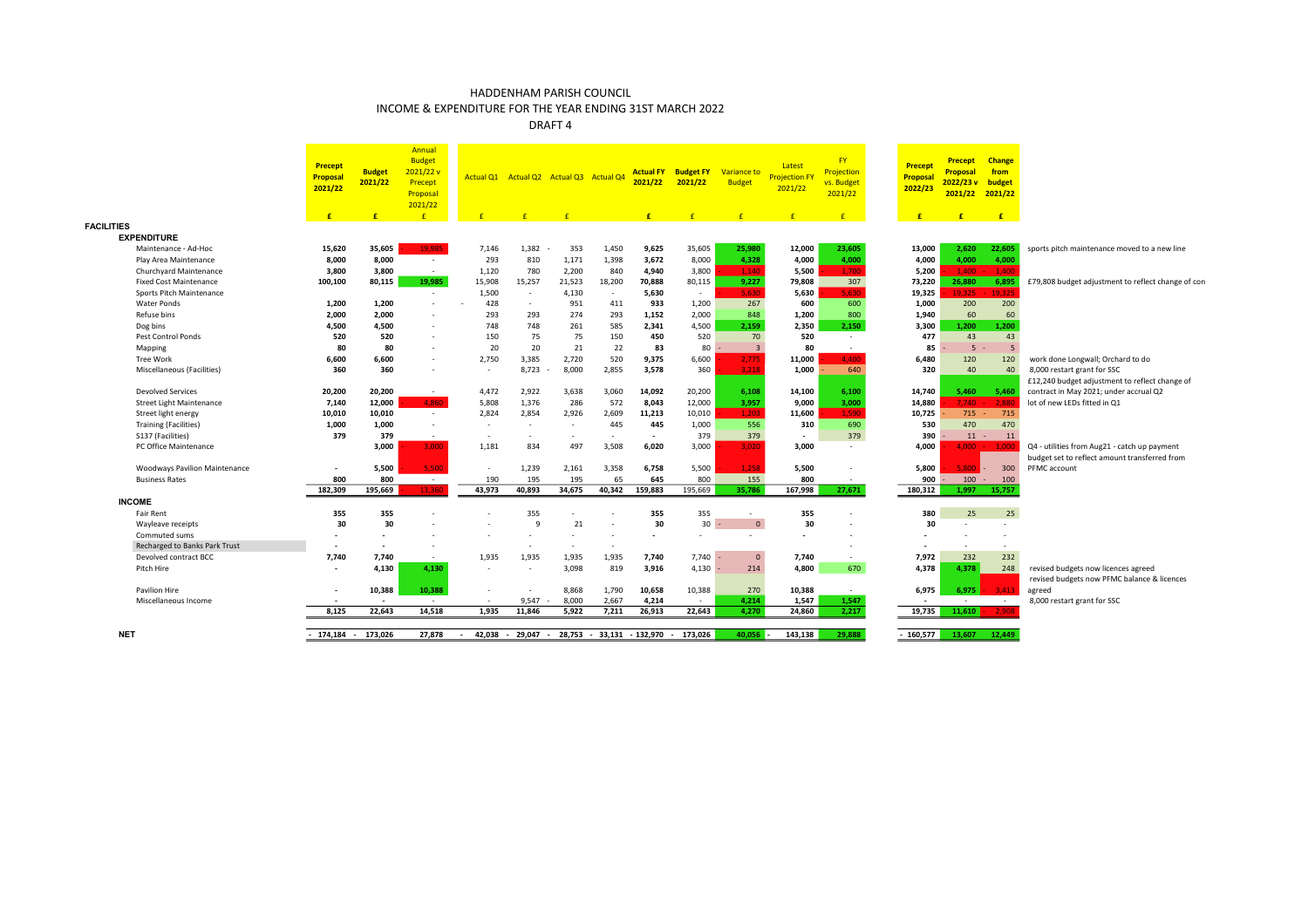## INCOME & EXPENDITURE FOR THE YEAR ENDING 31ST MARCH 2022

|                                          | Precept<br>Proposal<br>2021/22<br>£ | <b>Budget</b><br>2021/22<br>£ | Annual<br><b>Budget</b><br>2021/22 v<br>Precept<br>Proposal<br>2021/22<br>E |        | Actual Q1 Actual Q2 Actual Q3 Actual Q4 | $-F$   |        | 2021/22<br>E   | <b>Actual FY Budget FY</b><br>2021/22<br>$\mathbf{f}$ | Variance to<br><b>Budget</b><br>$\mathbf{f}$ | Latest<br><b>Projection FY</b><br>2021/22<br>$\mathbf{f}$ | FY <sub>1</sub><br>Projection<br>vs. Budget<br>2021/22<br>E | <b>Precept</b><br>Proposal<br>2022/23<br>E | <b>Precept</b><br>Proposal<br>2022/23 v budget<br>2021/22<br>E | <b>Change</b><br>from<br>2021/22<br>E |                                       |
|------------------------------------------|-------------------------------------|-------------------------------|-----------------------------------------------------------------------------|--------|-----------------------------------------|--------|--------|----------------|-------------------------------------------------------|----------------------------------------------|-----------------------------------------------------------|-------------------------------------------------------------|--------------------------------------------|----------------------------------------------------------------|---------------------------------------|---------------------------------------|
| <b>ALLOTMENTS</b>                        |                                     |                               |                                                                             |        |                                         |        |        |                |                                                       |                                              |                                                           |                                                             |                                            |                                                                |                                       |                                       |
| <b>EXPENDITURE</b>                       |                                     |                               |                                                                             |        |                                         |        |        |                |                                                       |                                              |                                                           |                                                             |                                            |                                                                |                                       |                                       |
| Maintenance (Allotments)                 | 610                                 | 610                           | $\sim$                                                                      | 100    | 879                                     | $\sim$ | $\sim$ | 979            | $610 -$                                               | 369                                          | 610                                                       | $\sim$                                                      | 1,000                                      | 390                                                            | 390<br>$\sim$                         |                                       |
| Allotment Lease Payment                  | 3,030                               | 3.030                         | $\overline{\phantom{a}}$                                                    | 776    | 776                                     | 776    | 776    | 3,102          | $3,030 -$                                             | 72                                           | 3,030                                                     | $\overline{\phantom{a}}$                                    | $3,102 -$                                  | $72 -$                                                         | 72                                    |                                       |
| Water allotments                         | $\sim$                              | $\sim$                        | $\sim$                                                                      | $\sim$ | $\sim$                                  | $\sim$ | $\sim$ | $\overline{a}$ |                                                       | $\sim$                                       | $\sim$                                                    |                                                             | $\sim$                                     |                                                                | $\overline{\phantom{a}}$              |                                       |
| <b>Pest Control Allotments</b>           | 200                                 | 200                           | $\overline{\phantom{a}}$                                                    | 60     | 30                                      | 30     | 60     | 180            | 200                                                   | 20                                           | 200                                                       |                                                             | 200                                        |                                                                |                                       |                                       |
| Miscellaneous (Allotments)               | $\overline{\phantom{a}}$            | $\sim$                        | $\sim$                                                                      | 100    | 180                                     | 70     | $\sim$ | 350            | $\sim$                                                | 350                                          | $\sim$                                                    | $\sim$                                                      | $\sim$                                     |                                                                |                                       |                                       |
|                                          | 3,840                               | 3,840                         | $\sim$                                                                      | 1,036  | 1,865                                   | 876    | 836    | 4,611          | 3,840                                                 | 771                                          | 3,840                                                     | $\sim$                                                      | $4,302 -$                                  | $462 -$                                                        | 462                                   |                                       |
| <b>INCOME</b>                            |                                     |                               |                                                                             |        |                                         |        |        |                |                                                       |                                              |                                                           |                                                             |                                            |                                                                |                                       |                                       |
| Allotments Rental Income                 | 5,930                               | 5,930                         | $\overline{\phantom{a}}$                                                    | 1,609  | 1,594                                   | 1,461  | 1,837  | 6,499          | 5,930                                                 | 569                                          | 5,930                                                     | $\overline{\phantom{a}}$                                    | 5,930                                      |                                                                | $\overline{\phantom{a}}$              |                                       |
| miscellaneous income                     |                                     |                               |                                                                             | $\sim$ |                                         | $\sim$ | 25     | 25             | $\sim$                                                | 25                                           | $\overline{\phantom{a}}$                                  |                                                             |                                            |                                                                |                                       |                                       |
|                                          | 5,930                               | 5,930                         | $\overline{\phantom{a}}$                                                    | 1,609  | 1,594                                   | 1,461  | 1,862  | 6,524          | 5,930                                                 | 594                                          | 5,930                                                     | $\sim$                                                      | 5,930                                      |                                                                |                                       |                                       |
|                                          |                                     |                               |                                                                             |        |                                         |        |        |                |                                                       |                                              |                                                           |                                                             |                                            |                                                                |                                       |                                       |
| <b>NET</b>                               | 2,090                               | 2,090                         | $\overline{\phantom{a}}$                                                    | 573    | 1,020                                   | 692    | 1,026  | 1,913          | $2.090 -$                                             | 177                                          | 2,090                                                     | $\sim$                                                      | $1.628 -$                                  | $462 -$                                                        | 462                                   |                                       |
| <b>STAFF COSTS</b><br><b>EXPENDITURE</b> |                                     |                               |                                                                             |        |                                         |        |        |                |                                                       |                                              |                                                           |                                                             |                                            |                                                                |                                       |                                       |
| Salaries                                 | £ 92.286 £                          | 92,286                        | $\sim$                                                                      | 23,329 | 23,070                                  | 23,112 | 24,707 | 94,218         | 92,286                                                | 1.932                                        | 92,286<br>$\mathsf{F}$                                    | $\sim$                                                      | 116,474                                    | 24,188                                                         | $-24,188$                             | Q4 - annual pay rise - back pay to Q1 |
| Pension                                  | £ 4,614                             | 4,614                         | $\sim$                                                                      | 1,167  | 1,154                                   | 1,156  | 1,235  | 4,711          | 4,614                                                 | 97                                           | 4,614                                                     | $\sim$                                                      | 9,200                                      |                                                                | $4,586 - 4,586$                       |                                       |
| <b>Employers NI</b>                      | £ 7,291 £                           | 7,291                         | $\sim$                                                                      | 1,999  | 1,963                                   | 1,969  | 2,189  | 8,120          | 7,291                                                 | $829$ $E$                                    | 7,291                                                     | $\sim$                                                      | 5,824                                      | 1,467                                                          | 1,467                                 |                                       |
|                                          | 104,191                             | 104,191                       | $\sim$                                                                      | 26,495 | 26,186                                  | 26,236 | 28,132 | 107,049        | 104,191                                               | 2,858                                        | 104,191                                                   | $\sim$                                                      | 131,498                                    |                                                                | $27,307 - 27,307$                     |                                       |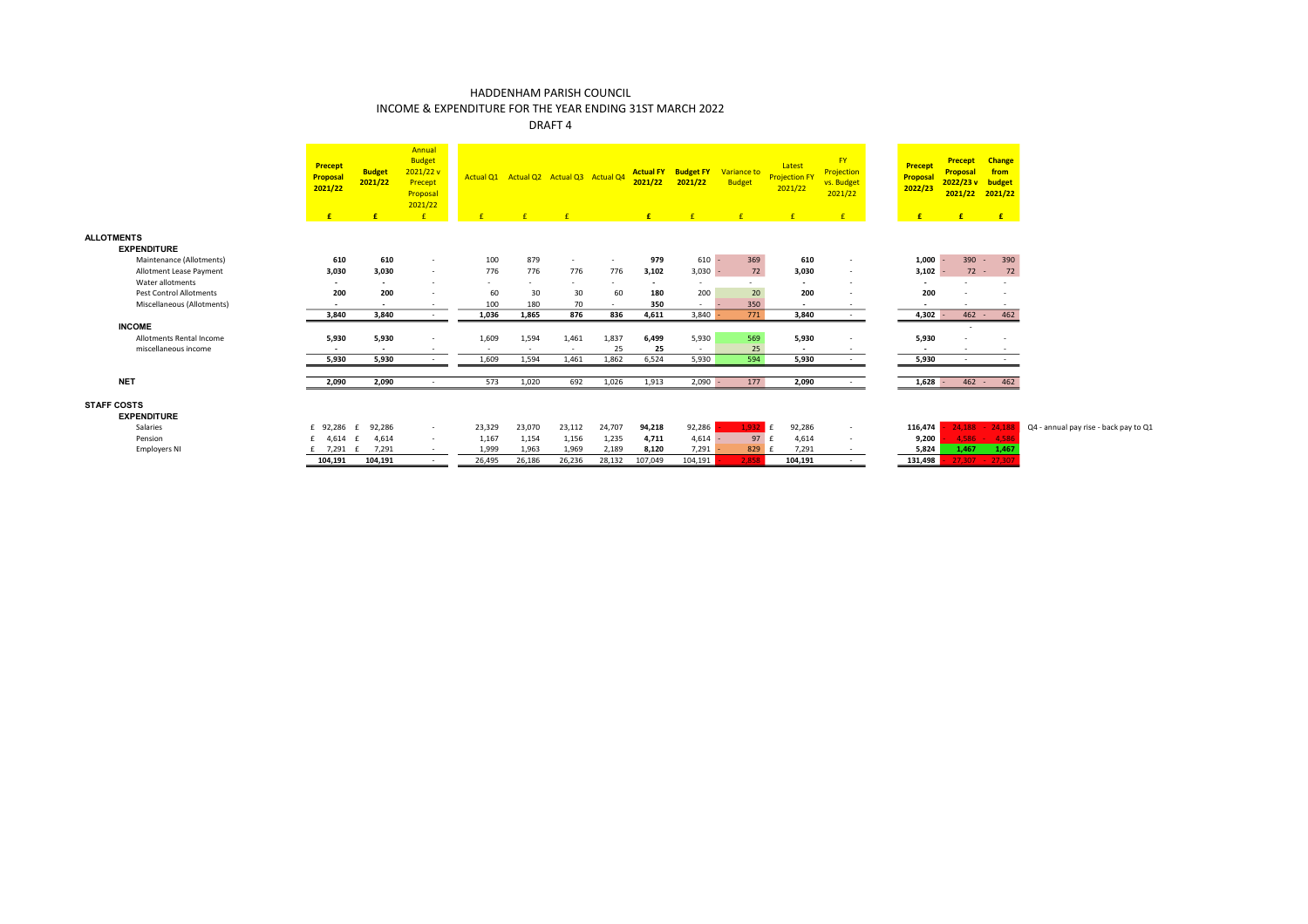INCOME & EXPENDITURE FOR THE YEAR ENDING 31ST MARCH 2022

|                                           | <b>Precept</b><br>Proposal<br>2021/22<br>£ | <b>Budget</b><br>2021/22<br>E | Annual<br><b>Budget</b><br>2021/22v<br>Precept<br>Proposal<br>2021/22<br>$\mathbf{f}$ | $\mathbf{f}$             | Actual Q1 Actual Q2 Actual Q3 Actual Q4<br>$\mathbf{f}$ | $\mathbf{f}$             |                          | 2021/22<br>E             | <b>Actual FY Budget FY</b><br>2021/22<br>$\mathbf{f}$ | Variance to<br><b>Budget</b><br>$\mathbf{f}$ | Latest<br><b>Projection FY</b><br>2021/22<br>$\mathbf{f}$ | <b>FY</b><br>Projection<br>vs. Budget<br>2021/22<br>$\mathbf{f}$ | Precept<br><b>Proposal</b><br>2022/23<br>$\mathbf{f}$ | <b>Precept</b><br><b>Proposal</b><br>2022/23v<br>2021/22<br>E | <b>Change</b><br>from<br>budget<br>2021/22<br>E |                                          |
|-------------------------------------------|--------------------------------------------|-------------------------------|---------------------------------------------------------------------------------------|--------------------------|---------------------------------------------------------|--------------------------|--------------------------|--------------------------|-------------------------------------------------------|----------------------------------------------|-----------------------------------------------------------|------------------------------------------------------------------|-------------------------------------------------------|---------------------------------------------------------------|-------------------------------------------------|------------------------------------------|
| <b>GENERAL ADMIN</b>                      |                                            |                               |                                                                                       |                          |                                                         |                          |                          |                          |                                                       |                                              |                                                           |                                                                  |                                                       |                                                               |                                                 |                                          |
| <b>EXPENDITURE</b>                        |                                            |                               |                                                                                       |                          |                                                         |                          |                          |                          |                                                       |                                              |                                                           |                                                                  |                                                       |                                                               |                                                 |                                          |
| Payroll Management                        | 210                                        | 210                           |                                                                                       | 51                       | 51                                                      | 51                       | 51                       | 204                      | 210                                                   | 6                                            | 210                                                       | $\sim$                                                           |                                                       | $216 -$                                                       | $6 -$<br>6                                      |                                          |
| Travel                                    |                                            | $\sim$                        |                                                                                       | $\sim$                   | $\sim$                                                  | ÷.                       | $\overline{2}$           | $\overline{2}$           | $\sim$                                                | $\overline{2}$                               |                                                           | ÷.                                                               |                                                       | $\sim$                                                        | $\sim$                                          |                                          |
| PC Office supplies                        | 450                                        | 450                           | ٠                                                                                     | 21                       | 219                                                     | 463                      | 44                       | 747                      | 450                                                   | 297                                          | 800                                                       | 350                                                              | 510                                                   | 60                                                            | 60                                              |                                          |
| Phone / Internet                          | 610                                        | 610                           | ÷,                                                                                    | 190                      | 146                                                     | 148                      | 112                      | 596                      | 610                                                   | 14                                           | 610                                                       | $\sim$                                                           | 615                                                   | -5                                                            | -5                                              |                                          |
| Office Rent / Room Hire                   | 950                                        | 950                           | $\sim$                                                                                | 57                       | 157                                                     | $\sim$                   | $\sim$                   | 214                      | 950                                                   | 736                                          | 220                                                       | 730                                                              |                                                       | 950                                                           | 950                                             |                                          |
| Photocopier                               | 710                                        | 710                           | $\sim$                                                                                | 93                       | 103                                                     | 120                      | 110                      | 426                      | 710                                                   | 284                                          | 500                                                       | 210                                                              | 720                                                   | 10                                                            | 10                                              |                                          |
| Insurance                                 | 4,560                                      | 4,560                         | ٠                                                                                     | 1,094                    | 1,077                                                   | 1,219                    | 1,182                    | 4,571                    | 4,560                                                 | 11                                           | 4,560                                                     | $\sim$                                                           | 4,650                                                 | 90                                                            | 90                                              |                                          |
| Training (General)                        | 1,530                                      | 1,530                         | $\sim$                                                                                | 136                      | 280                                                     | 30                       | $\sim$                   | 446                      | 1,530                                                 | 1,084                                        | 1,000                                                     | 530                                                              | 880                                                   | 650                                                           | 650                                             |                                          |
| Audit                                     | 2,920                                      | 2,920                         | $\sim$                                                                                | 733                      | 733                                                     | 663                      | 803                      | 2,930                    | 2,920                                                 | 10                                           | 2,920                                                     | $\sim 10^{-1}$                                                   | 3,030                                                 | 110                                                           | 110                                             |                                          |
| Legal & Other Professional                | 7,140                                      | 7,140                         | ä,                                                                                    | $\sim$                   | 1,190                                                   | 750                      | 360                      | 2,300                    | 7,140                                                 | 4,840                                        | 2,000                                                     | 5,140                                                            | 4,450                                                 | 2,690                                                         | 2,690                                           |                                          |
| Chair's Allowance                         | 150                                        | 150                           | $\sim$                                                                                | $\sim$                   | 100                                                     | $\sim$                   | $\overline{\phantom{a}}$ | 100                      | 150                                                   | 50                                           | 150                                                       | $\sim$                                                           | 210                                                   | $60 -$                                                        | 60                                              |                                          |
| Subscriptions                             | 1,770                                      | 1,770                         | $\sim$                                                                                | 459                      | 595                                                     | 212                      | 405                      | 1,671                    | 1,770                                                 | 99                                           | 1,770                                                     | $\sim$                                                           | 2,265                                                 | 495                                                           | 495                                             | over accrual Q2                          |
| S137 Grants & Donations                   | 11,500                                     | 6,500                         | 5.000                                                                                 | $\overline{\phantom{a}}$ |                                                         | 100                      |                          | 100                      | 6,500                                                 | 6,400                                        | 600                                                       | 5,900                                                            | 11,500                                                | $\sim$                                                        | 5.000                                           | no grant to HCL or HYCC needed this year |
| <b>Annual Parish Meeting</b>              | $\sim$                                     | $\overline{\phantom{a}}$      | $\sim$                                                                                | $\sim$                   | $\sim$                                                  | $\sim$                   |                          | $\overline{\phantom{a}}$ |                                                       | $\sim$                                       | $\sim$                                                    | $\sim$                                                           | 600                                                   | 600                                                           | 600                                             |                                          |
| Books & Publications                      | 50                                         | 50                            | $\sim$                                                                                | $\overline{\phantom{a}}$ |                                                         | $\overline{\phantom{a}}$ |                          | $\overline{\phantom{a}}$ | 50                                                    | 50                                           | 50                                                        | $\sim$                                                           | 100                                                   | $50 -$                                                        | 50                                              |                                          |
| <b>Election Costs</b>                     | 3,000                                      | 500                           | 2,500                                                                                 | $\sim$                   | 666                                                     |                          |                          | 666                      | 500                                                   | 166                                          | 666                                                       | 166                                                              |                                                       | 3,000                                                         | 500                                             |                                          |
| Capital Asset Fund                        | 2,080                                      | 16,000                        | 13,920                                                                                | 13,892                   | $\sim$                                                  | ٠                        | $\overline{\phantom{a}}$ | 13,892                   | 16,000                                                | 2,108                                        | 16,000                                                    | $\sim$                                                           | 2,000                                                 | 80                                                            | 14,000                                          | new office furniture                     |
| Miscellaneous (General)                   | 430                                        | 430                           | $\sim$ $-$                                                                            | 200                      | 824                                                     | $\sim$                   | 215                      | 839                      | 430                                                   | 409                                          | 650                                                       | 220                                                              | 440                                                   | 10 <sup>10</sup>                                              | 10                                              |                                          |
| <b>Bank Charges</b>                       | 160                                        | 160                           | $\overline{\phantom{a}}$                                                              | 18                       | 56                                                      | 57                       | 27                       | 158                      | 160                                                   | $\overline{2}$                               | 160                                                       | $\sim$                                                           | 160                                                   |                                                               |                                                 |                                          |
| <b>Information Technology</b>             | 6,430                                      | 6,430                         | $\sim$                                                                                | 1,005                    | 1,070                                                   | 1,075                    | 1,109                    | 4,260                    | 6,430                                                 | 2,170                                        | 4,200                                                     | 2,230                                                            | 6,560                                                 | 130                                                           | 130                                             |                                          |
| S137 (other)                              | 100                                        | 100                           | $\sim$                                                                                |                          |                                                         |                          |                          |                          | 100                                                   | 100                                          |                                                           | 100                                                              |                                                       | 100                                                           | 100                                             |                                          |
|                                           | 44,750                                     | 51,170                        | 6,420                                                                                 | 17,550                   | 7,266                                                   | 4,887                    | 4,419                    | 34,122                   | 51,170                                                | 17,048                                       | 37,066                                                    | 14,104                                                           | 38,906                                                | 5,844                                                         | 12,264                                          |                                          |
|                                           |                                            |                               |                                                                                       |                          |                                                         |                          |                          |                          |                                                       |                                              |                                                           |                                                                  |                                                       |                                                               |                                                 |                                          |
| <b>INCOME</b>                             |                                            |                               |                                                                                       |                          |                                                         |                          |                          |                          |                                                       |                                              |                                                           |                                                                  |                                                       |                                                               |                                                 |                                          |
| Precept                                   | 387,869                                    | 387,869                       | $\sim$                                                                                | 96,967                   | 96,967                                                  | 96,967                   | 96,967                   | 387,869                  | 387,869                                               | $\overline{0}$                               | 387,869                                                   |                                                                  | 430,730                                               | 42.861                                                        | 42,861                                          |                                          |
| <b>Interest Received</b>                  | 1,020                                      | 1,020                         | $\sim$                                                                                | 51                       | 51                                                      | 76                       | 551                      | 728                      | 1,020                                                 | 292                                          | 1,020                                                     |                                                                  | 150                                                   | 870                                                           | 870                                             |                                          |
| miscellaneous income                      | $\overline{\phantom{a}}$                   | 6,430                         | 6,430                                                                                 | 100                      | 300                                                     | $\overline{\phantom{a}}$ | $\mathbf 0$              | 400                      | 6,430                                                 | 6,030                                        | 400                                                       | 6,030                                                            |                                                       | $\sim$                                                        | 6,430                                           |                                          |
| <b>Grants Received</b>                    |                                            |                               |                                                                                       |                          |                                                         |                          |                          |                          |                                                       |                                              |                                                           |                                                                  |                                                       |                                                               | $\sim$                                          |                                          |
|                                           | 388,889                                    | 395,319                       | 6,430                                                                                 | 97,118                   | 97,318                                                  | 97,043                   | 97,518                   | 388,997                  | 395,319                                               | 6.322                                        | 389,289                                                   | 6.030                                                            | 430,880                                               | 41,991                                                        | 35,561                                          |                                          |
|                                           |                                            |                               |                                                                                       |                          |                                                         |                          |                          |                          |                                                       |                                              |                                                           |                                                                  |                                                       |                                                               |                                                 |                                          |
| <b>NET</b>                                | 344,139                                    | 344,149                       | 10                                                                                    | 79,569                   | 90,052                                                  | 92,157                   | 93,099                   | 354,876                  | 344,149                                               | 10,727                                       | 352,223                                                   | 8,074                                                            | 391,974                                               | 47,835                                                        | 47,825                                          |                                          |
| <b>COMMUNICATIONS</b>                     |                                            |                               |                                                                                       |                          |                                                         |                          |                          |                          |                                                       |                                              |                                                           |                                                                  |                                                       |                                                               |                                                 |                                          |
| <b>EXPENDITURE</b>                        |                                            |                               |                                                                                       |                          |                                                         |                          |                          |                          |                                                       |                                              |                                                           |                                                                  |                                                       |                                                               |                                                 |                                          |
| Newsletter                                |                                            | 1,760                         | 1.760                                                                                 | $\sim$                   | 2,250                                                   |                          |                          |                          | $1,760 -$                                             |                                              |                                                           |                                                                  | 1,800                                                 | $1,800$ -                                                     | 40                                              |                                          |
|                                           |                                            |                               | $\sim$                                                                                | $\sim$                   | $\sim$                                                  |                          |                          | 2,250                    |                                                       | 490                                          | 2,260                                                     | 500                                                              |                                                       | $1.500 -$                                                     | $-1.500$                                        |                                          |
| Noticeboards                              |                                            |                               |                                                                                       |                          |                                                         |                          |                          | $\blacksquare$           |                                                       | $\sim$                                       |                                                           | $\sim$<br>$\sim$                                                 | 1,500                                                 |                                                               |                                                 |                                          |
| Website                                   | 1,980<br>1,980                             | 1,980<br>3,740                | $\sim$<br>1,760                                                                       | 251<br>251               | 341<br>2,591                                            | ÷.                       | ÷.                       | 592<br>2,842             | 1,980<br>3,740                                        | 1,388<br>898                                 | 1,980<br>4,240                                            | 500                                                              | 2,020<br>5,320                                        | $40 -$                                                        | 40<br>3,340 - 1,580                             |                                          |
|                                           |                                            |                               |                                                                                       |                          |                                                         |                          |                          |                          |                                                       |                                              |                                                           |                                                                  |                                                       |                                                               |                                                 |                                          |
| <b>INCOME</b>                             |                                            |                               |                                                                                       |                          |                                                         |                          |                          |                          |                                                       |                                              |                                                           |                                                                  |                                                       |                                                               |                                                 |                                          |
|                                           |                                            |                               |                                                                                       |                          |                                                         |                          |                          |                          |                                                       |                                              |                                                           |                                                                  |                                                       |                                                               |                                                 |                                          |
| miscellaneous income                      | $\sim$                                     | $\sim$                        |                                                                                       | $\sim$                   | $\sim$                                                  | $\sim$                   | $\sim$                   | 1,235<br>1,235           | $\sim$                                                | $\sim$                                       | $\sim$                                                    |                                                                  | $\sim$                                                |                                                               |                                                 | Haddenham Hamper Grant                   |
|                                           |                                            |                               |                                                                                       |                          |                                                         |                          |                          |                          |                                                       |                                              |                                                           |                                                                  |                                                       |                                                               |                                                 |                                          |
| <b>NET</b>                                | 1,980                                      | 3,740                         | 1,760                                                                                 | $251 -$                  | 2,591                                                   | $\sim$                   | $\sim$                   | 1,607<br>$\sim$          | 3,740                                                 | 2,133                                        | 4,240                                                     | 500                                                              | 5,320                                                 | $3,340 -$                                                     | -1.58                                           |                                          |
|                                           |                                            |                               |                                                                                       |                          |                                                         |                          |                          |                          |                                                       |                                              |                                                           |                                                                  |                                                       |                                                               |                                                 |                                          |
| SURPLUS //DEFICIT) BEFORE TFS TO RESERVES | 65,874                                     | 65,282                        | 592                                                                                   |                          | 12,858 - 24,876 -                                       |                          | 90,158 - 90,158          | 115,163                  | 65,282                                                | 49,881                                       | 102,744                                                   | 37,462                                                           | 96,207                                                |                                                               | $30.333 - 30.925$                               |                                          |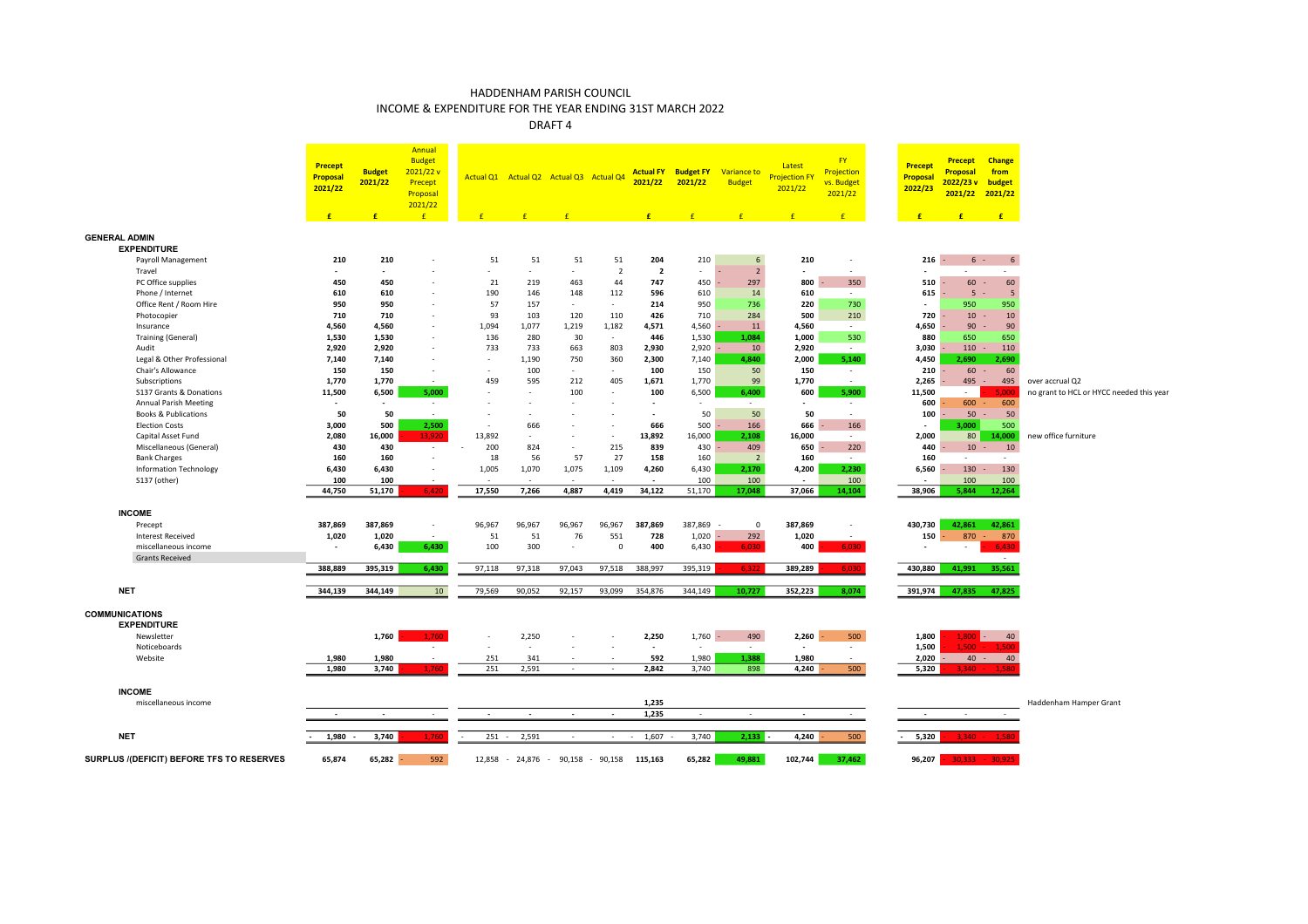INCOME & EXPENDITURE FOR THE YEAR ENDING 31ST MARCH 2022

|                                      | <b>Precept</b><br><b>Proposal</b><br>2021/22 | <b>Budget</b><br>2021/22 | Annual<br><b>Budget</b><br>2021/22v<br>Precept<br>Proposal<br>2021/22 | Actual Q1                |              | Actual Q2 Actual Q3 Actual Q4 |        | <b>Actual FY</b><br>2021/22 | <b>Budget FY</b><br>2021/22 | Variance to<br><b>Budget</b> | Latest<br><b>Projection FY</b><br>2021/22 | <b>FY</b><br><b>Projection</b><br>vs. Budget<br>2021/22 | <b>Precept</b><br><b>Proposal</b><br>2022/23 | <b>Precept</b><br>Proposal<br>2022/23v<br>2021/22 | <b>Change</b><br>from<br>budget<br>2021/22 |
|--------------------------------------|----------------------------------------------|--------------------------|-----------------------------------------------------------------------|--------------------------|--------------|-------------------------------|--------|-----------------------------|-----------------------------|------------------------------|-------------------------------------------|---------------------------------------------------------|----------------------------------------------|---------------------------------------------------|--------------------------------------------|
|                                      | £                                            | £                        | E                                                                     |                          | $\mathbf{f}$ | $\mathbf{f}$                  |        | £                           | £                           | f                            | £                                         | E                                                       | £                                            | £                                                 | E                                          |
| <b>TRANSFERS TO RESERVES</b>         |                                              |                          |                                                                       |                          |              |                               |        |                             |                             |                              |                                           |                                                         |                                              |                                                   |                                            |
| <b>Asset Repairs Reserve</b>         | 7,500                                        | 7.500                    | $\sim$                                                                | 1,875                    | 1,875        | 1,875                         | 1,875  | 7,500                       | 7,500                       | $\overline{\phantom{a}}$     | 7,500                                     | $\overline{\phantom{a}}$                                | 3.021                                        | 4.479                                             | 4,479                                      |
| Heritage Fund                        | 1,996                                        | 1,996                    | $\sim$                                                                | 499                      | 499          | 499                           | 499    | 1,996                       | 1,996                       | $\overline{\phantom{a}}$     | 1,996                                     | $\sim$                                                  | 2,007                                        | 11                                                | 11                                         |
| <b>Street Light Replacements</b>     | 9,540                                        | 9,540                    | $\sim$                                                                | 2,385                    | 2,385        | 2,385                         | 2,385  | 9,540                       | 9,540                       | $\overline{\phantom{a}}$     | 9,540                                     | $\overline{\phantom{a}}$                                | 9,730                                        | 190                                               | 190<br>٠                                   |
| <b>HNP Projects</b>                  | $\sim$                                       | $\overline{\phantom{a}}$ | $\overline{a}$                                                        | $\sim$                   | $\sim$       |                               | $\sim$ | $\sim$                      |                             | $\overline{\phantom{a}}$     | $\sim$                                    | $\overline{\phantom{a}}$                                | 1.745                                        | 1.745                                             | 1,745                                      |
| Allotments Improvements              | 2,090                                        | 2.090                    |                                                                       | 573                      | 472          |                               | 868    | 1,913                       | 2,090                       | 177                          | 2,090                                     | $\overline{\phantom{a}}$                                | 1,628                                        | 462                                               | 462                                        |
| Churchyard Maintenance Reserve       | 5.000                                        | 5,000                    | $\sim$                                                                | 1,250                    | 1,250        | 1,250                         | 1,250  | 5.000                       | 5,000                       | $\overline{\phantom{a}}$     | 5,000                                     | $\overline{\phantom{a}}$                                | $\sim$                                       | 5,000                                             | 5,000                                      |
| Snakemoor                            | $\sim$                                       | $\sim$                   | <b>.</b>                                                              | $\sim$                   | $\sim$       | $\sim$                        | $\sim$ | $\overline{\phantom{a}}$    | $\overline{\phantom{a}}$    | $\overline{\phantom{a}}$     | $\overline{\phantom{a}}$                  |                                                         | $\sim$                                       | $\sim$                                            | $\overline{\phantom{a}}$                   |
| <b>Devolution Transition Reserve</b> | 7.240                                        | 7,240                    | $\sim$                                                                | 1,810                    | 1,810        | 1,810                         | 1,810  | 7,240                       | 7,240                       | $\overline{\phantom{a}}$     | 7,240                                     | $\overline{\phantom{a}}$                                | $\overline{\phantom{a}}$                     | 7,240                                             | 7,240                                      |
| <b>Staff Contingency</b>             | 10,419                                       | 10,419                   | $\sim$                                                                | 2,605                    | 2,605        | 2,605                         | 2,605  | 10,419                      | 10,419                      | ٠                            | 10,419                                    |                                                         | 2,731                                        | 7.688                                             | 7,688                                      |
| New Burial Ground                    | $\sim$                                       | $\sim$                   |                                                                       |                          | ۰            |                               |        | $\overline{\phantom{a}}$    |                             | $\overline{\phantom{a}}$     | $\overline{\phantom{a}}$                  |                                                         | $\overline{\phantom{a}}$                     |                                                   |                                            |
| Car Park Layout Costs                | $\sim$                                       |                          |                                                                       | $\overline{\phantom{a}}$ | ۰            |                               |        |                             |                             | $\overline{\phantom{a}}$     | ٠                                         |                                                         |                                              | ٠                                                 | $\sim$                                     |
| Play Area Improvements               | $\sim$                                       | $\sim$                   | $\sim$                                                                | $\sim$                   | ٠            | $\sim$                        |        | $\overline{\phantom{a}}$    | $\sim$                      | $\overline{\phantom{a}}$     | $\overline{\phantom{a}}$                  | $\sim$                                                  | 4.000                                        | 4.000                                             | 4,000                                      |
| Ponds Reserve                        | 2,000                                        | 2.000                    | $\overline{a}$                                                        | 500                      | 500          | 500                           | 500    | 2,000                       | 2,000                       | $\overline{\phantom{a}}$     | 2,000                                     | $\overline{\phantom{a}}$                                |                                              | 2,000                                             | 2,000                                      |
| <b>Trees Reserve</b>                 | 4,790                                        | 4,790                    | $\sim$                                                                | 1,198                    | 1,198        | 1,198                         | 1,198  | 4,790                       | 4,790                       | $\overline{\phantom{a}}$     | 4,790                                     | $\sim$                                                  | 6,135                                        | 10,925                                            | 10,925                                     |
| VALP / NP Reserve                    | $\sim$                                       | $\overline{\phantom{a}}$ | $\overline{\phantom{a}}$                                              | ٠                        | ٠            |                               |        | $\overline{\phantom{a}}$    | $\overline{\phantom{a}}$    | ٠                            | $\overline{\phantom{a}}$                  | $\overline{\phantom{a}}$                                | $\overline{\phantom{a}}$                     | $\sim$                                            | $\sim$                                     |
| #N/A                                 | $\sim$                                       |                          |                                                                       | $\overline{\phantom{a}}$ | ۰            |                               |        |                             | $\sim$                      | ٠                            | $\overline{\phantom{a}}$                  | $\overline{\phantom{a}}$                                | 60,000                                       | 60,000                                            | 60,000                                     |
| Legal & Professional Reserve         |                                              |                          |                                                                       | ٠                        | ٠            |                               |        |                             |                             | ٠                            |                                           | $\overline{\phantom{a}}$                                | $\overline{\phantom{a}}$                     | $\sim$                                            | $\sim$                                     |
| Contingency Reserve                  | 15,299                                       | 15,299                   | $\sim$                                                                | 3.825                    | 3,825        | 3.825                         | 3.825  | 15,299                      | 15,299                      | $\sim$                       | 15,299                                    | $\overline{\phantom{a}}$                                | 17,479                                       | 2.181                                             | $-2,181$                                   |
| <b>NET</b>                           | 65,874                                       | 65,874                   | $\sim$                                                                | 16,519                   | 16,418       | 15,946                        | 16,814 | 65,697                      | 65,874                      | 177                          | 65,874                                    |                                                         | 96,207                                       |                                                   | $30,333 - 30,333$                          |

| <b>EXPENDITURE</b> | 402.944 | 424.484 |                       | 105.823 | 95.219  | 82.619  | 90.543  | 374.204 | 424.484 | en no | 383.209 | 41.275 | 456.545 |     |
|--------------------|---------|---------|-----------------------|---------|---------|---------|---------|---------|---------|-------|---------|--------|---------|-----|
| <b>INCOME</b>      | 402.944 | 423.892 |                       | 100,662 | 110,757 | 104,425 | 106,591 | 423,669 | 423,892 | 223   | 420.079 |        | 456.545 | ,   |
| <b>NET</b>         |         | 592     | <b>CO<sub>2</sub></b> | 5.161   | 15.538  | 21.806  | 16.048  | 49.466  | 592     |       | 36.870  |        |         | 592 |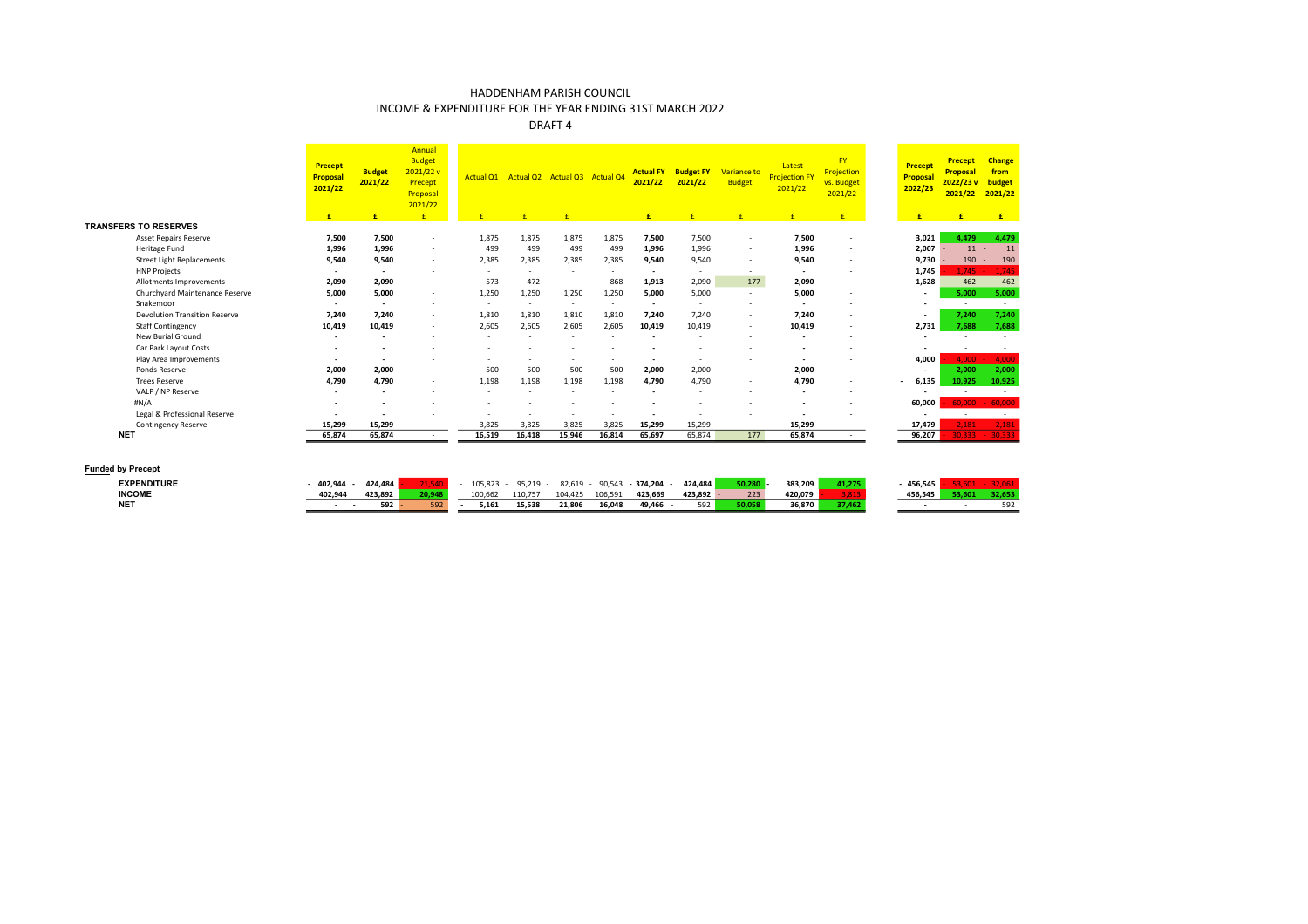## HADDENHAM PARISH COUNCIL BALANCE SHEET AT 31st March 2022 DRAFT 4

|                                                       | 31/03/2022     |                          | 31/03/2021 |                          |
|-------------------------------------------------------|----------------|--------------------------|------------|--------------------------|
|                                                       | £              | £                        | £          | £                        |
| <b>CURRENT ASSETS</b>                                 |                |                          |            |                          |
| <b>Bank Balances</b>                                  |                |                          |            |                          |
| <b>Current and Deposit Accounts</b>                   |                | 1,309,333<br>$\mathbf 0$ |            | 1,492,041<br>$\mathbf 0$ |
| (Airfield) Playing Fields Project Account             |                |                          |            |                          |
|                                                       |                | 1,309,333                |            | 1,299,041                |
| <b>VAT Reclaimable</b>                                | 53,979         |                          | 31,876     |                          |
| Sundry debtors                                        | 16,549         |                          | 84,225     |                          |
| Prepayments                                           | 5,299          |                          | 5,065      |                          |
| Amount due from                                       |                |                          |            |                          |
| <b>Educational Charity</b>                            |                |                          |            |                          |
| <b>Banks Park Trust</b>                               | 4,249          |                          | 942        |                          |
|                                                       |                | 80,076                   |            | 315,108                  |
|                                                       |                | 1,389,410                |            | 1,614,150                |
| <b>LESS CURRENT LIABILITIES</b>                       |                |                          |            |                          |
| <b>Sundry Creditors</b>                               | 25,629         |                          | 54,081     |                          |
| Deferred Income                                       | 3,532          |                          | 3,187      |                          |
| Provision for Bad Debts                               |                |                          |            |                          |
| Amount due to                                         |                |                          |            |                          |
| <b>Educational Charity</b>                            | 19,373         |                          | 7,202      |                          |
| <b>Banks Park Trust</b>                               | $\blacksquare$ |                          | $\sim$     |                          |
|                                                       |                | 48,534                   |            | 64,470                   |
| NET CURRENT ASSETS                                    |                | 1,340,875                |            | 1,549,680                |
| CREDITORS - AMOUNTS FALLING DUE IN MORE THAN ONE YEAR |                | 297,828                  |            | 573,517                  |
|                                                       |                | 1,043,047                |            | 976,163                  |
| <b>RESERVES</b>                                       |                |                          |            |                          |
| <b>INCOME AND EXPENDITURE</b>                         |                |                          |            |                          |
| <b>Contingency Reserve</b>                            |                | 181,700                  |            | 159,563                  |
| <b>Earmarked Reserves</b>                             |                | 845,864                  |            | 807,640                  |
| <b>Ring-Fenced Reserves</b>                           |                | 15,483                   |            | 8,960                    |
|                                                       |                | 1,043,047                |            | 976,163                  |